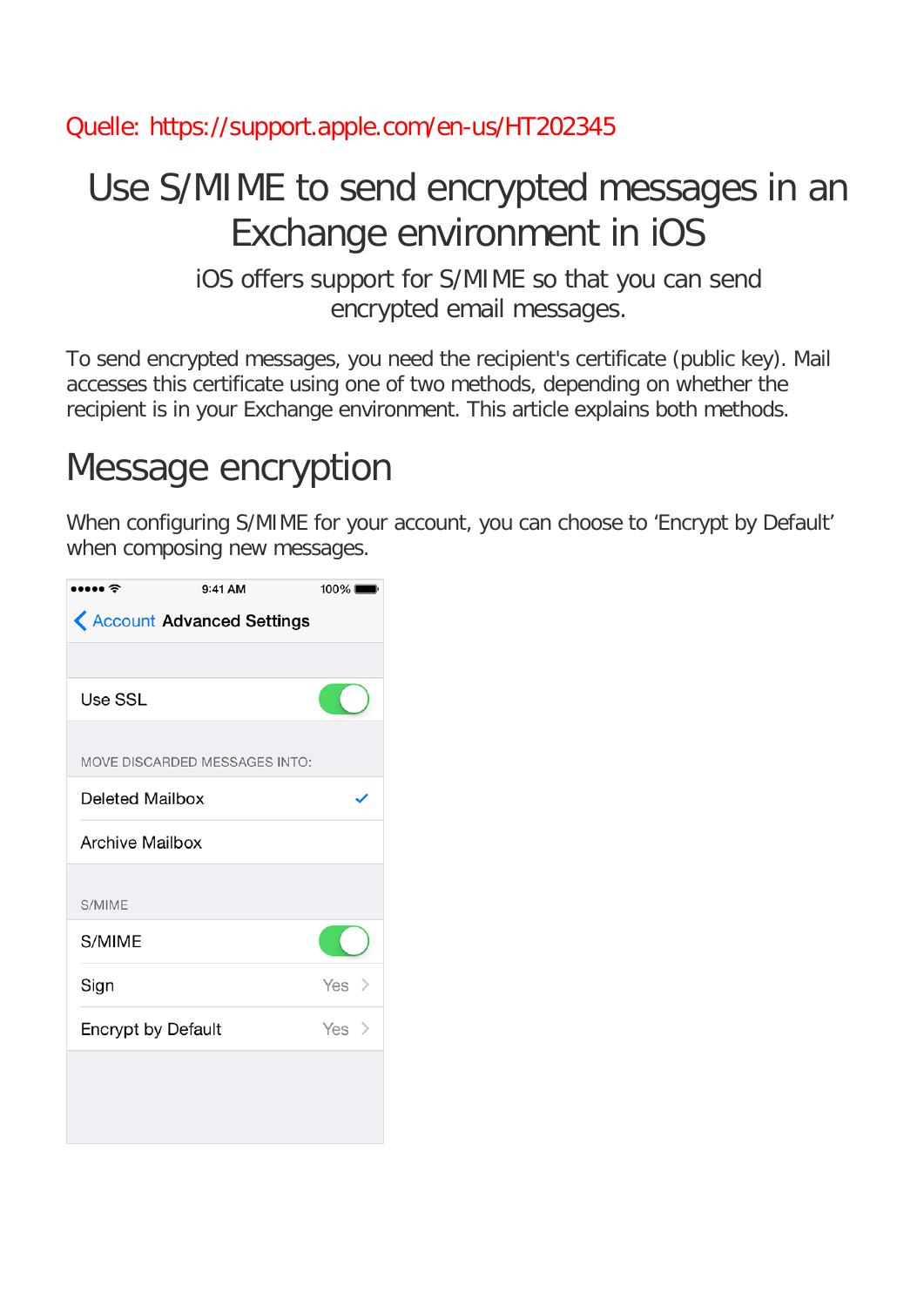If you turn on the 'Encrypt by Default' preference, you can still encrypt on a permessage basis using the blue lock icon:

| $\bullet \widehat{\bullet}$ | 9:41 AM                 | 100%                    | e                        | 9:41 AM                                | 100%                           |
|-----------------------------|-------------------------|-------------------------|--------------------------|----------------------------------------|--------------------------------|
| <b>Cancel</b>               | <b>New Message</b>      | <b>Send</b>             | <b>Cancel</b>            | <b>New Message</b><br><b>Encrypted</b> | <b>Send</b>                    |
| To: Tom Clark,              | - 1                     | $\biguplus$             | To: Tom Clark <b>a</b> , |                                        | $^{+}$                         |
| Cc/Bcc:                     |                         |                         | Cc/Bcc:                  |                                        |                                |
| Subject:                    |                         |                         | Subject:                 |                                        |                                |
|                             | Sent from my iPhone     |                         |                          | Sent from my iPhone                    |                                |
| W E<br>Q                    | YU<br>R<br>$\mathsf{T}$ | $O$ $P$<br>$\mathbf{I}$ | Q W E R                  | YUI<br>Τ                               | $\overline{O}$<br>l P          |
| S<br>A                      | $G$ H<br>F<br>D         | JKL                     | $\mathsf{A}$<br>S        | G H<br>F.<br>D                         | J K L                          |
| $Z$ $X$                     | $V$ $B$<br>C            | N M<br>$\bullet$        |                          | Z X C<br> V B                          | N M<br>$\overline{\mathbf{X}}$ |
| ۳<br>123                    | @<br>space              | return                  | $\odot$<br>123           | @<br>space                             | return                         |

# Send encrypted messages to people in your Exchange environment

If your recipient is a user in the same Exchange environment, iOS finds the necessary certificate for message encryption. iOS consults the global address list (GAL) and your contacts.

Follow these steps to send encrypted messages to contacts in your Exchange environment: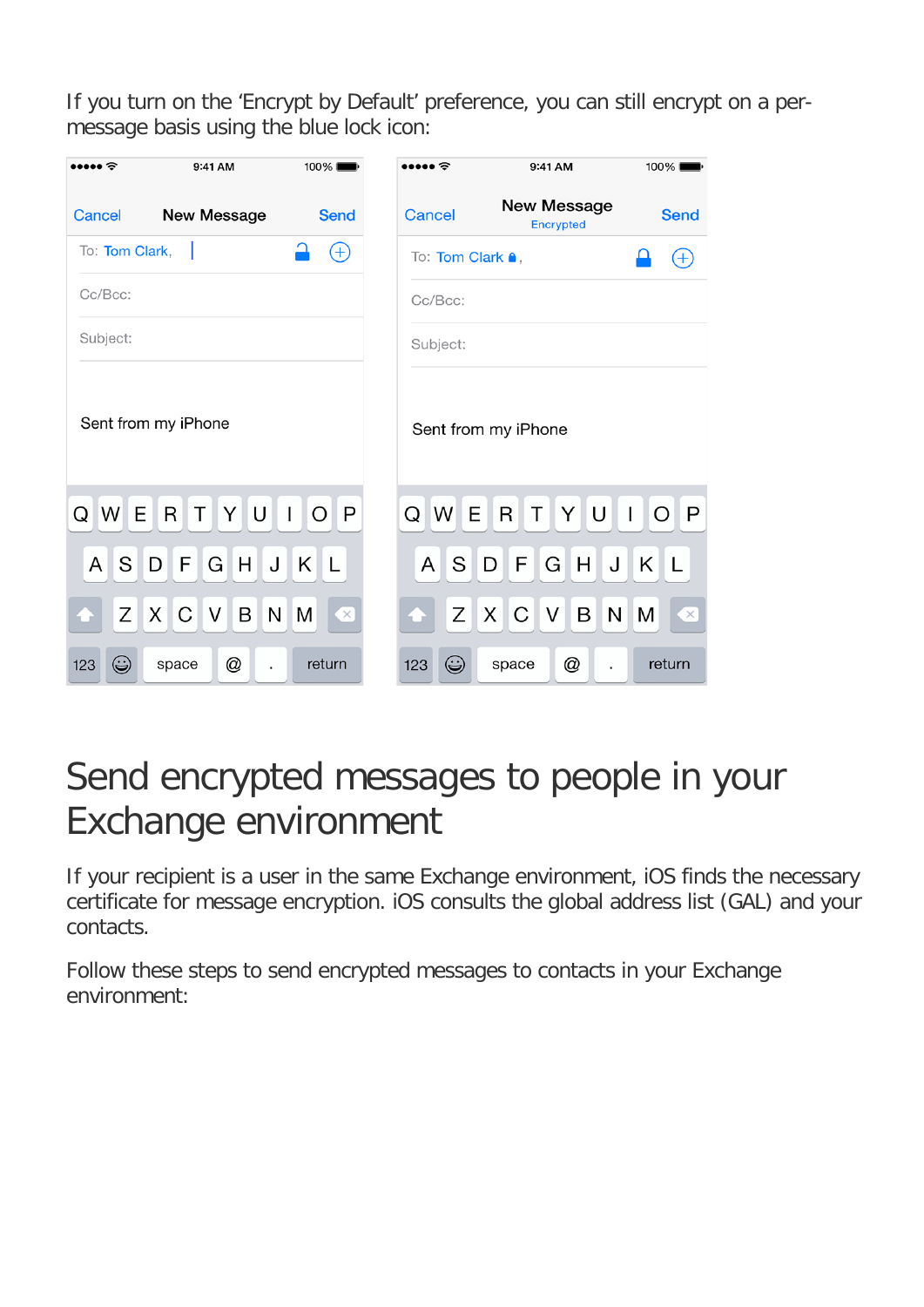1. Compose a new message in Mail. Notice the unlocked lock icon, indicating that message encryption is enabled for your Exchange account.

| ।••• †   |   |                     | 9:41 AM     | 100% |              |
|----------|---|---------------------|-------------|------|--------------|
| Cancel   |   |                     | New Message |      | Send         |
| To:      |   |                     |             |      | $^{(+)}$     |
| Cc/Bcc:  |   |                     |             |      |              |
| Subject: |   |                     |             |      |              |
|          |   | Sent from my iPhone |             |      |              |
|          |   | Q W E R T Y U I O   |             |      | $\mathsf{P}$ |
|          |   | ASDFGHJKL           |             |      |              |
|          |   | Z X C V B N         |             | M    | $\times$     |
| 123      | ۳ | space               | @           |      | return       |

2. Begin addressing the message to a recipient in your Exchange organization.

|                      | 9:41 AM            | 100%          |
|----------------------|--------------------|---------------|
| Cancel               | <b>New Message</b> | Send          |
| $\overline{1}$ o: to |                    |               |
| <b>Tom</b> Clark     | tclark@example.com |               |
|                      |                    |               |
|                      |                    |               |
|                      |                    |               |
|                      | Q W E R T Y U I O  | $\mathsf{P}$  |
| A                    | SDFGHJ             | KL            |
|                      | Z X C V B N        | M<br>$\times$ |
| 123                  | @<br>space         | return        |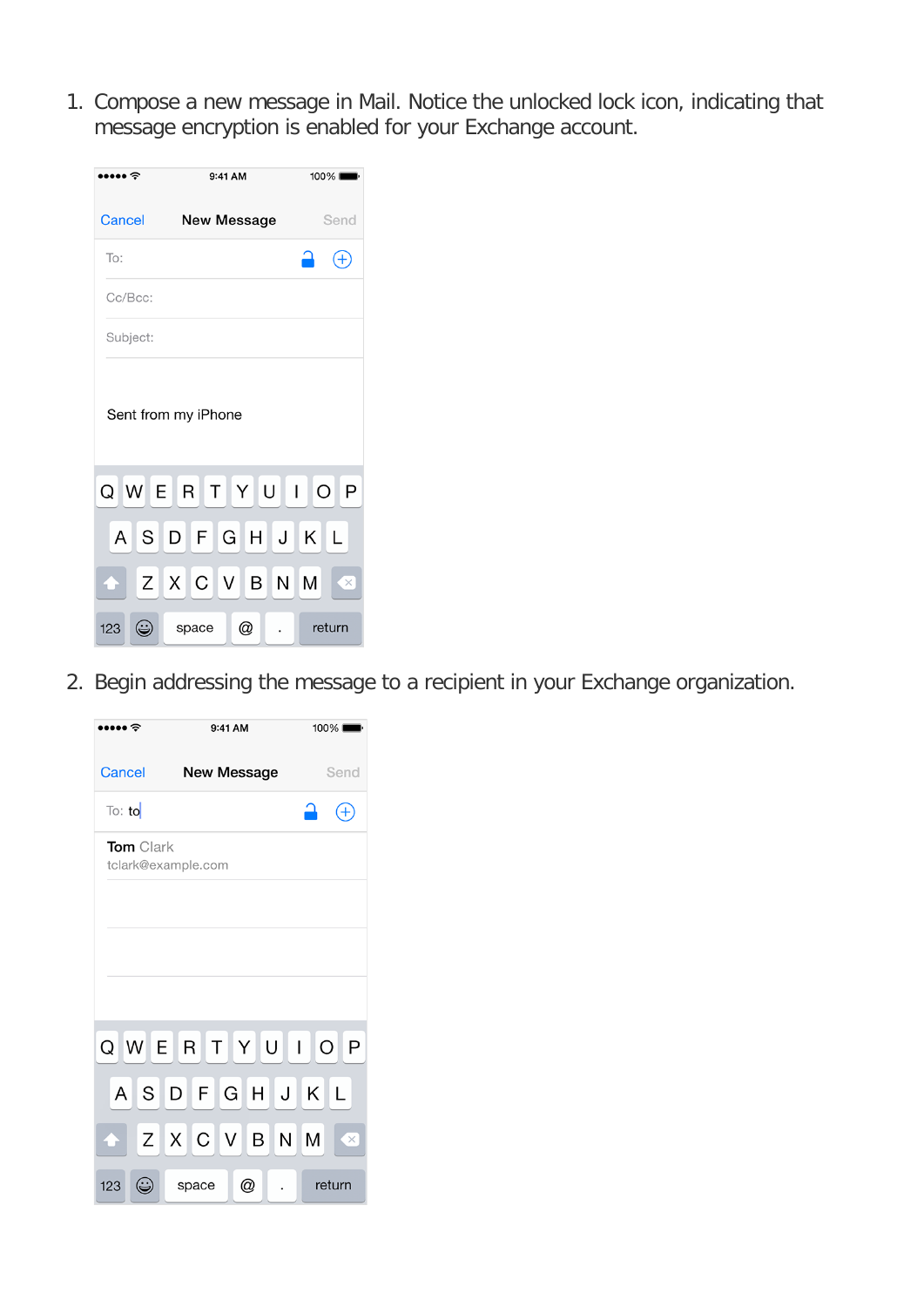- 3. Mail consults the GAL to discover the recipient's S/MIME certificate.
- 4. When Mail finds a certificate, a lock icon appears to the right of the recipient's contact name, and the address is highlighted in blue. Notice the larger blue lock icon, it can be used to toggle encryption for the message allowing you to easily compose both encrypted and an unencrypted messages.
- 5. If you add a recipient and Mail can't find the certificate, that address is highlighted in red and an unlocked icon appears to the right of the recipient's address. The message designation will now show unlocked and Unable to Encrypt.

|                                                          | 9:41 AM                                 | 100%              |  |
|----------------------------------------------------------|-----------------------------------------|-------------------|--|
| Cancel                                                   | New Message<br><b>Unable to Encrypt</b> | Send              |  |
| To: Tom Clark <sup>a</sup> ,<br>Anne Johnson $\bullet$ . |                                         | $\,+\,$           |  |
| Cc/Bcc:                                                  |                                         |                   |  |
| Subject:                                                 |                                         |                   |  |
|                                                          | Sent from my iPhone                     |                   |  |
|                                                          | Q W E R T Y U I O                       | $\mathsf{P}$      |  |
| A                                                        | SDFGHJ                                  | Κ<br>$\mathsf{L}$ |  |
|                                                          | Z X C V B N                             | M<br>$\times$     |  |
| 123<br>⊖                                                 | @<br>space                              | return            |  |

#### Send an encrypted message to someone outside your Exchange environment

If the intended recipient is outside the sender's Exchange environment or if the sender isn't using an Exchange account, the recipient's certificate must be installed on the device. Use these steps.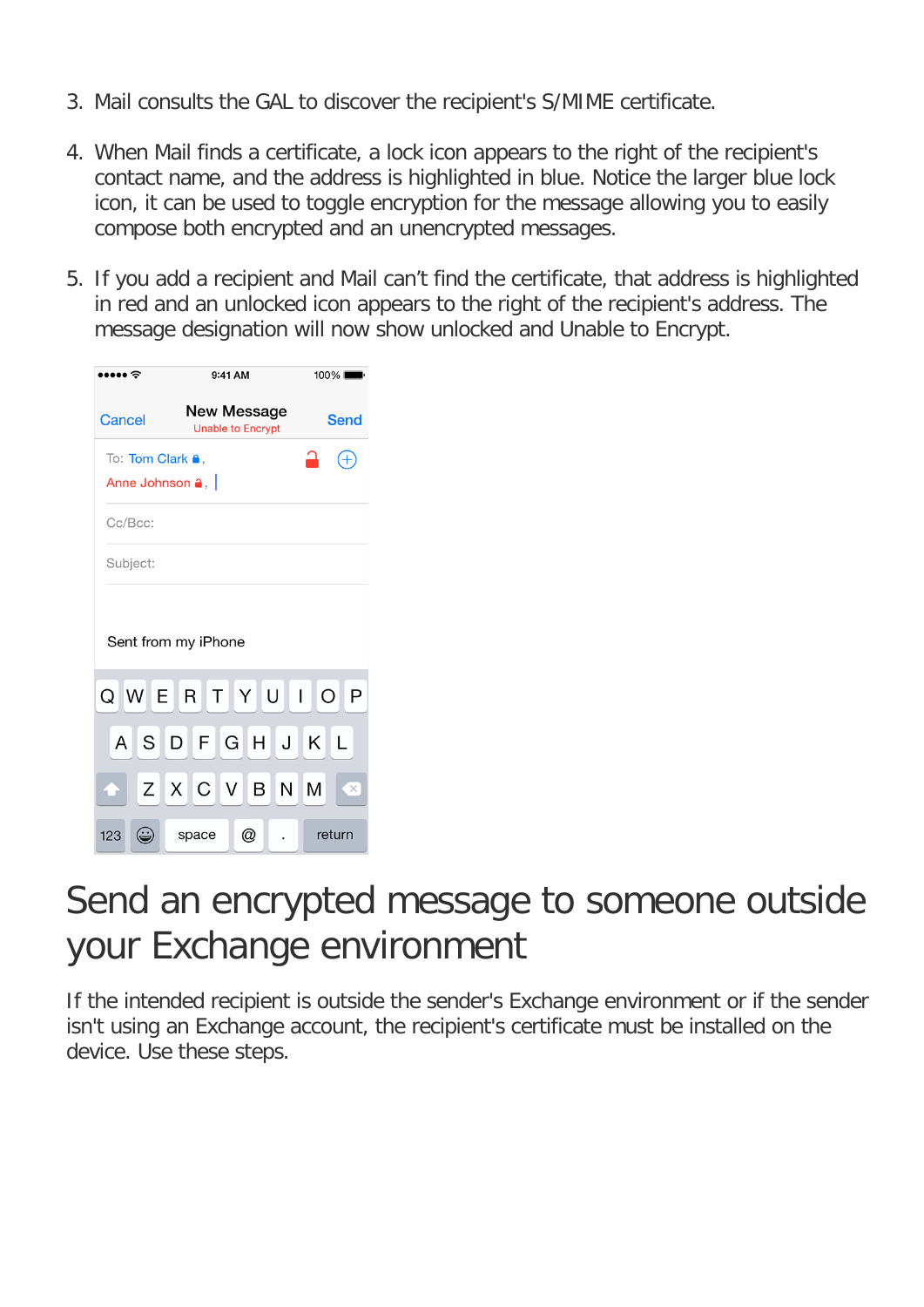- 1. In a signed message from your intended recipent, tap the sender's address. Invalid signatures have a red question mark to the  $\mathcal{L}_{1}$  to the sender's address. Mail indicates valid signatures with a blue check mark to the right of the sender's address.
- 2. If the sender's certificate was issued by an unknown certificate authority that doesn't reside within your Exchange environment, tap View Certificate.

|                              | 9:41 AM                                                                                                                                                                                                                      | 100% |
|------------------------------|------------------------------------------------------------------------------------------------------------------------------------------------------------------------------------------------------------------------------|------|
| K Message                    | Sender                                                                                                                                                                                                                       |      |
| Mei Chen                     |                                                                                                                                                                                                                              |      |
| <b>@</b> Untrusted Signature |                                                                                                                                                                                                                              |      |
|                              | Mail was unable to verify the authenticity<br>of the S/MIME certificate provided by<br>""Mei Chen" <meichen@example.com>".<br/>Messages signed by this user may be<br/>coming from a different source.</meichen@example.com> |      |
|                              | <b>View Certificate</b>                                                                                                                                                                                                      |      |
| other                        |                                                                                                                                                                                                                              |      |
| meichen@example.com          |                                                                                                                                                                                                                              |      |
|                              |                                                                                                                                                                                                                              |      |
| <b>Add to VIP</b>            |                                                                                                                                                                                                                              |      |
|                              |                                                                                                                                                                                                                              |      |
|                              |                                                                                                                                                                                                                              |      |
|                              |                                                                                                                                                                                                                              |      |

- 3. To install and trust the sender's signing certificate, tap Install.
- 4. The Install button changes color to red and reads Remove. Tap Done in the upperright to complete the certificate-installation process.
- 5. iOS associates this digital certificate with the recipient's email address, allowing for message encryption.